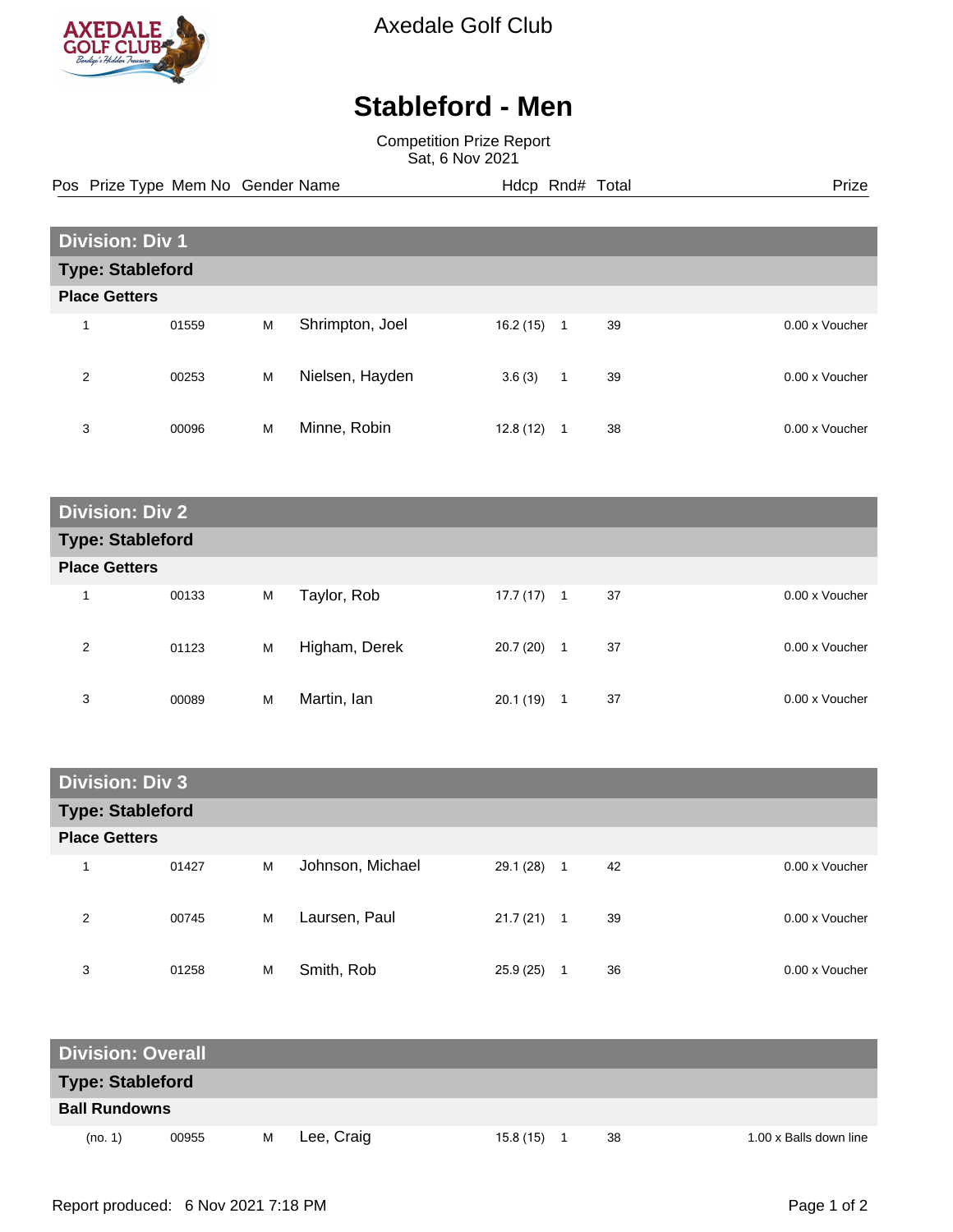| Prize                  | Hdcp Rnd# Total      |           |                   |   |       | Pos Prize Type Mem No Gender Name |  |
|------------------------|----------------------|-----------|-------------------|---|-------|-----------------------------------|--|
| 1.00 x Balls down line | 37<br>$\overline{1}$ | 18.4(17)  | Murrell, Robert   | M | 01050 | (no. 2)                           |  |
| 1.00 x Balls down line | 36<br>$\overline{1}$ | 11.6(11)  | Williamson, Peter | M | 00139 | (no. 3)                           |  |
| 1.00 x Balls down line | $\overline{1}$<br>36 | 20.2(19)  | Purdon, Mick      | M | 00111 | (no. 4)                           |  |
| 1.00 x Balls down line | 36<br>$\overline{1}$ | 10.6(10)  | Hoskin, Peter     | M | 00274 | (no. 5)                           |  |
| 1.00 x Balls down line | $\overline{1}$<br>36 | 20.4(19)  | Skahill, Martin   | M | 00131 | (no. 6)                           |  |
| 1.00 x Balls down line | $\overline{1}$<br>36 | 17.2(16)  | Amos, Stephen     | M | 01385 | (no. 7)                           |  |
| 1.00 x Balls down line | 36<br>$\mathbf{1}$   | 19.2 (18) | Osborne, Doug     | M | 01156 | (no. 8)                           |  |